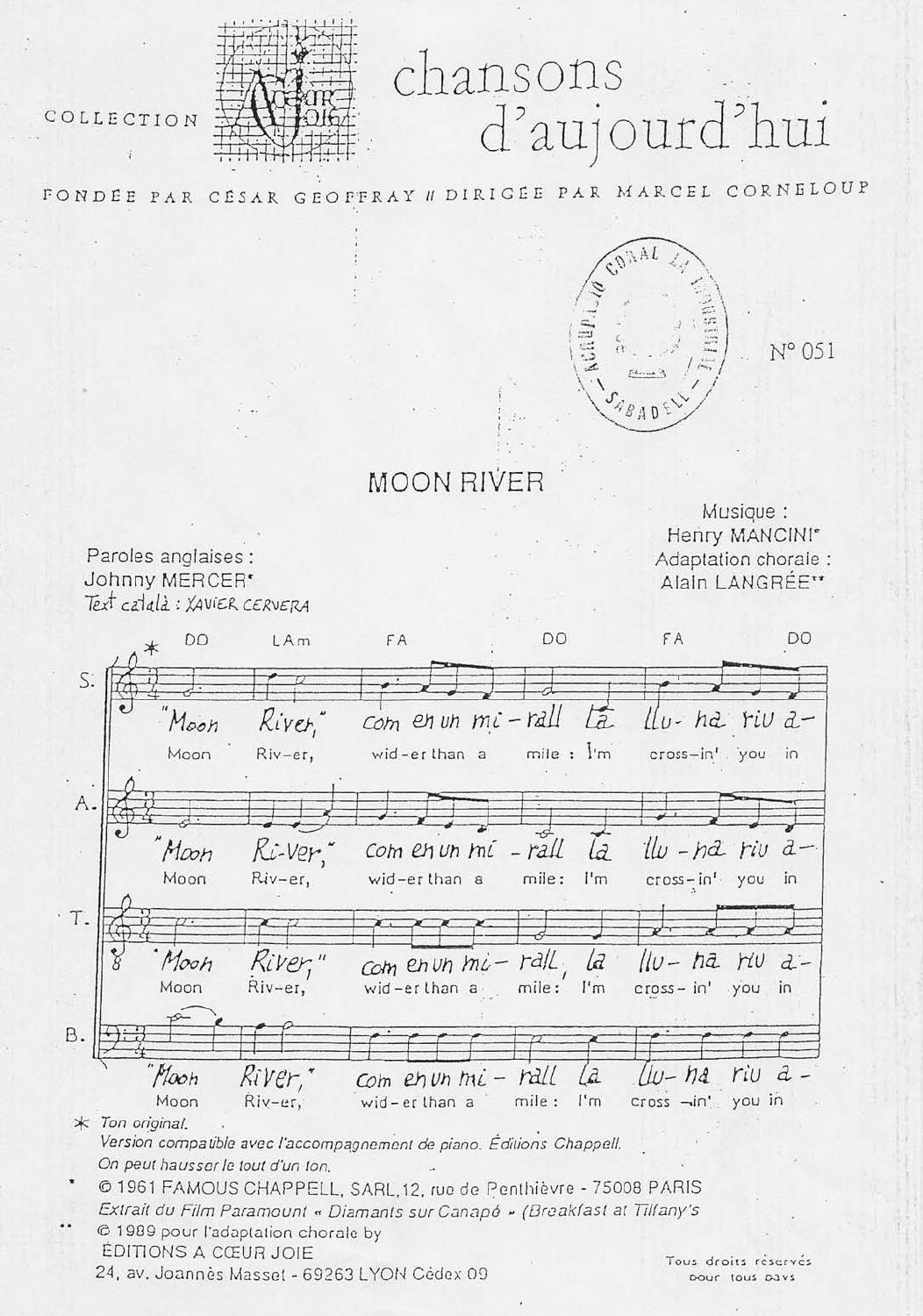**DO7**  $MI$  7 LAm ГA. DO.  $R$ [ $m$ 6  $B:Fa$ plà-cid, a-mic - Rell riv vall  $\overline{\|u$ eix  $\alpha$ dream style .<br>day. \_ mak-er, you heart some  $\frac{1}{2}$  $\overline{\mathcal{F}}$ ᅷ ...  $\overline{\bullet}$  $\pm$  $pld-cid$ , vall  $l\omega$  -Bell riv  $a - mic$ eix. Old style dream mak-er. you heart some day. \_ vall  $rho$ da-cid  $\mu_{\nu}$  $e^{ix}$ .  $Bell$ riu  $d - m/c$ style some day. \_ Old dream mak-et, you  $221$  $l/v - eix$ ,  $l/v - eix$ . Bell riv plà-cid,  $a - mic$ vall day. \_\_\_\_\_\_\_\_\_\_\_\_ Old dream mak-er, you style heart some day, some  $51b9$  $FA\nparallel m7$ MI<sub>m7</sub> LA<sub>m</sub>  $LAm7$ REm7 LA7  $SI$  7 SOL9 mà-gic, tal-ment dins un se -quei-xoel teu Somni CUTS.  $90 - i n^i$ ,  $\frac{1}{2}$  l'm break-er, wher-ev-er you're  $qo-in'$ your way:  $\frac{1}{2}$  $#$  $0 - 7$ ma-gic, tal-ment dins un faig  $S$ om- $h$  $\zeta$ el ter curs. break-er, wher-ev- $P'$  you τ your way  $90$  $q<sub>0</sub>$ mà-ak, tal-mentdins un faig el teu  $20m - hi$ curs. break-er, wher-ev-er you í go .\_ yo your way mà-gic, tal-ment divs un  $som-hi \times$ Faig el teu  $CUTS.$ break-er, wher -  $ev$  -  $et$  you I go your go . way

 $\overline{2}$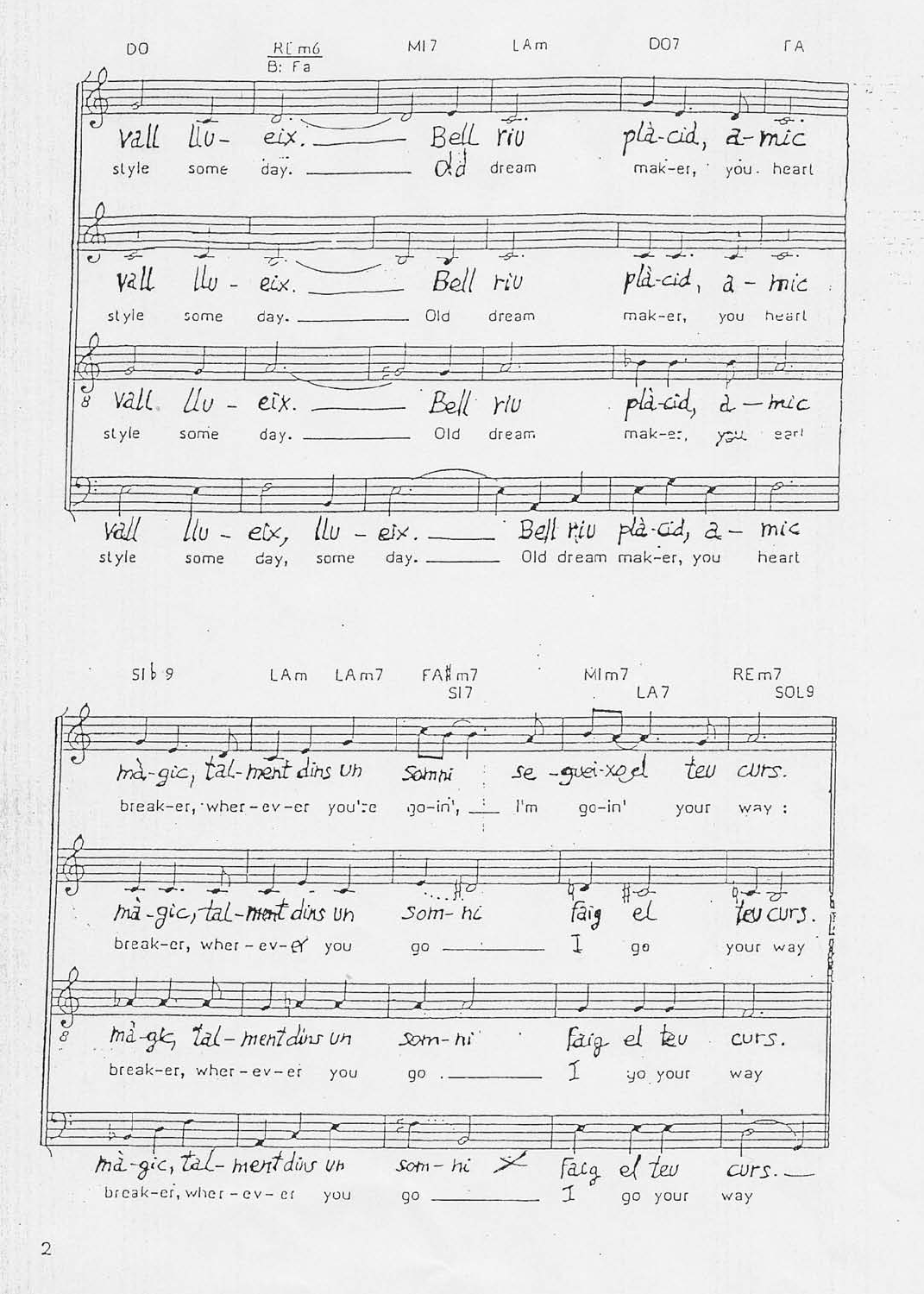$00 -$ FA  $FA$  $LAm$ DO a ca-da re-volt el món es mos-tra  $M$ <sub>oon</sub> Ki-ver off to see the world. There's such a lot of drift-ers, Two a ca-da re-volt el mon es mos-tra Ri-ver Moon off to see the world. There's such  $drill-ers,$ Two  $\overline{a}$ lot of  $Yer''$ Moon  $R$ a ca-da re-volt el mon es mos-tre Two  $drift - ers$ , off to see the world. There's such a lot of a ca-da re-volt el  $m \circ n$ es mos-tra Moon Ri-ver," Two off to see the world. There's such drift-ers a lot of

REm6  $\frac{\mathsf{LA} \cdot \mathsf{m6}}{\mathsf{B} : \mathsf{Fa}}$ DO  $B : F.a$ MI7 LAm  $LAm7$ geés Lluny,  $l'$ *o-rat*ben  $hov$ per  $mc$ .  $\overline{\phantom{a}}$ world We're aft to sec. er the same  $\overline{\mathcal{L}}$ 2  $\overrightarrow{a}$  $hov$ per mi.  $l<sub>2</sub>$  la La la la  $1a$  $1a$ world  $\mathfrak{c}$ see. hou per  $m\ddot{\iota}$ . La la la la la la la world  $\iota$  $sec. -$ Þ 72 hou per mi, per ml. La la la  $|a|$ la la  $\overline{a}$ world  $\iota$  $sec<sub>1</sub>$  $\iota$ scc.